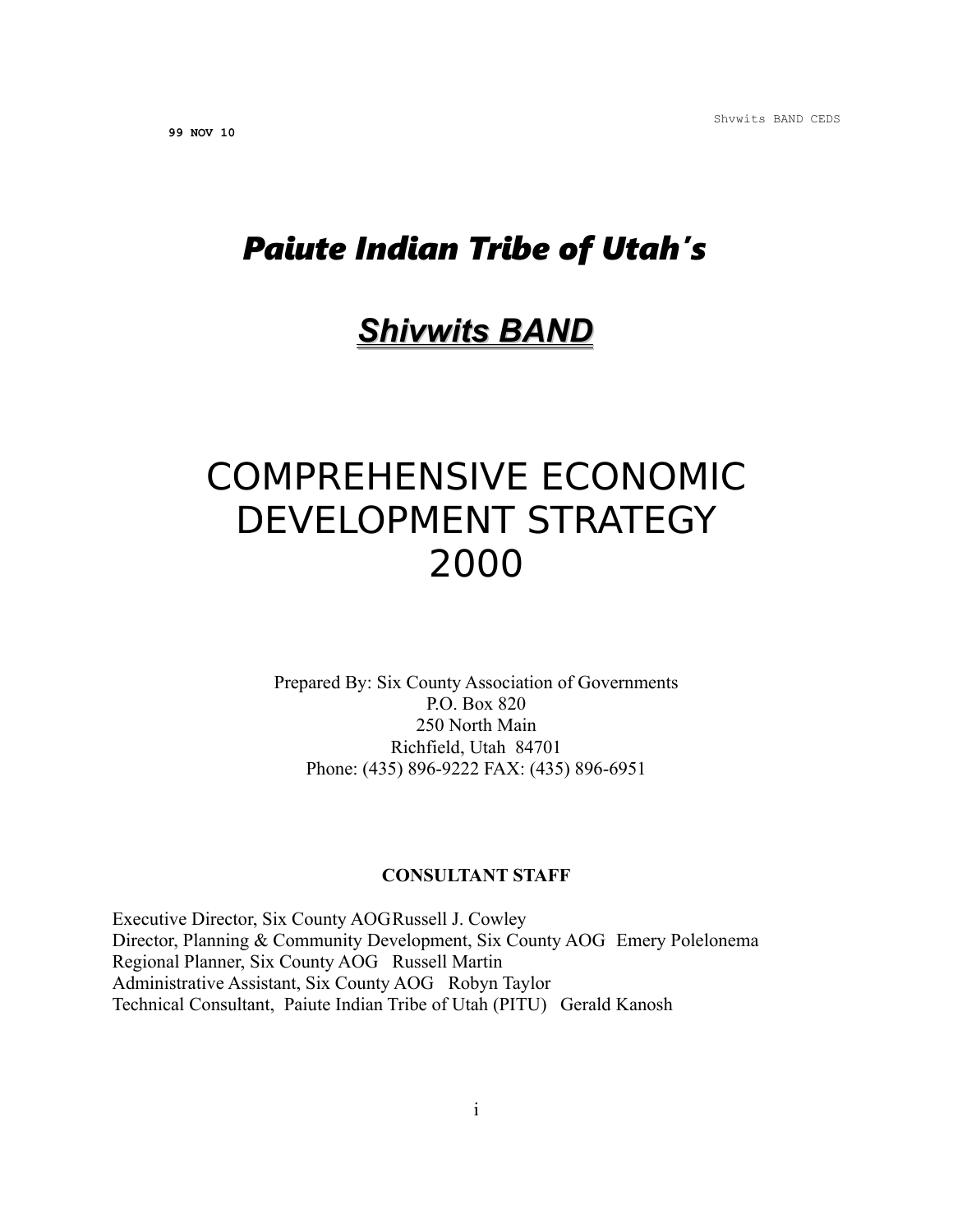## **PREFACE**

In the late  $19<sup>th</sup>$  century, the Native American Paiute Tribe of Southern Utah coalesced into five individual groups that became known as the Shivwits**,** Koosharem, Indian Peaks, Cedar, and Kanosh bands. They were established as reservations between 1903 and 1929. In 1954 the Paiute Tribe was terminated from federal recognition. Between 1954 and 1980 the Tribe was ineligible for any federal assistance. During this 26 year period even though the Shivwits Band fared better economically than the other bands, members still suffered from the lack of health care resources and inadequate income to meet their needs. As a whole, nearly one half of the Paitue Tribe of Utah (PITU) membership died due to ill health, poor housing conditions, and nutritional deficiencies. Subsequently, the Band lost their reservation lands. Due to termination their pride and culture diminished dramatically.

In 1975 the (PITU) began their effort to regain federal recognition. On April 3, 1980 by an act of congress, (via "the Paiute Restoration Act, P.L. 96-227") the federal trust relationship was restored to the Shivwits Band and PITU.

The Shivwits Band through PITU accesses interest from a \$2.5 million irrevocable trust fund to assist in economic development and Band government. The majority of Band members now have access to adequate housing and health care, although chronic health problems, low educational attainment, underemployment, and alcoholism persists. There is also a paranoia among PITU members concerning government intervention, intrusion, and taking of reservation lands.

As a means to overcome these economic development obstacles and to provide direction, instill cooperation among members, and develop reservation lands into their full economic potential, the Shivwits Band has developed this Comprehensive Economic Development Strategy (CEDS). Be advised, however, that this document does NOT constitute an all inclusive economic development plan but merely the beginning of an on-going process to bring economic prosperity and enhanced standard of living to members of the Shivwits Band.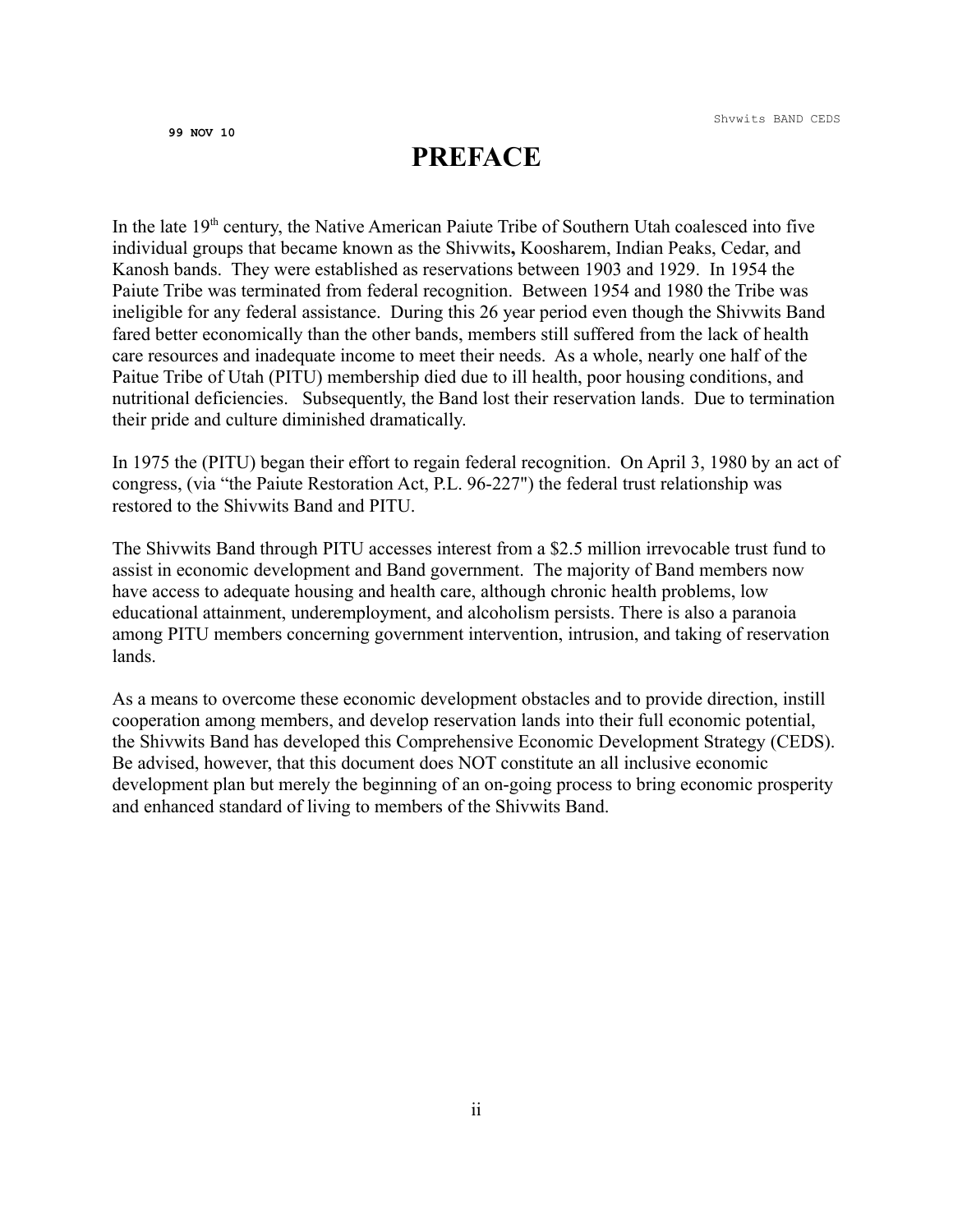## **TABLE OF CONTENTS**

#### **Summary** v

#### **Section I. ORGANIZATION & MANAGEMENT**

Shivwits Band Council 1 Paiute Tribal Council 1 Paiute Economic Development Committee (PEDCO) 1 Economic Development Staff & Program Coordinators 1 Consultants 2 SBCEDS Steering Committee Function 2 Management Process 2

#### **Section II. THE AREA & ITS ECONOMY**

Introduction 3 Location 3 Land Use 4 Employment 7 Income Levels8-11 Land Utilization 11 Political Environment 11 Conclusion 11

#### **Section III. MISSION, GOALS, OBJECTIVES & STRATEGIES**

S.W.O.T. Analysis 12 Mission Statement 12 Shivwits Band Goals, Objectives, & Strategies 13-14

#### **Section IV. IMPLEMENTATION PLAN**

Implementation Spreadsheet 16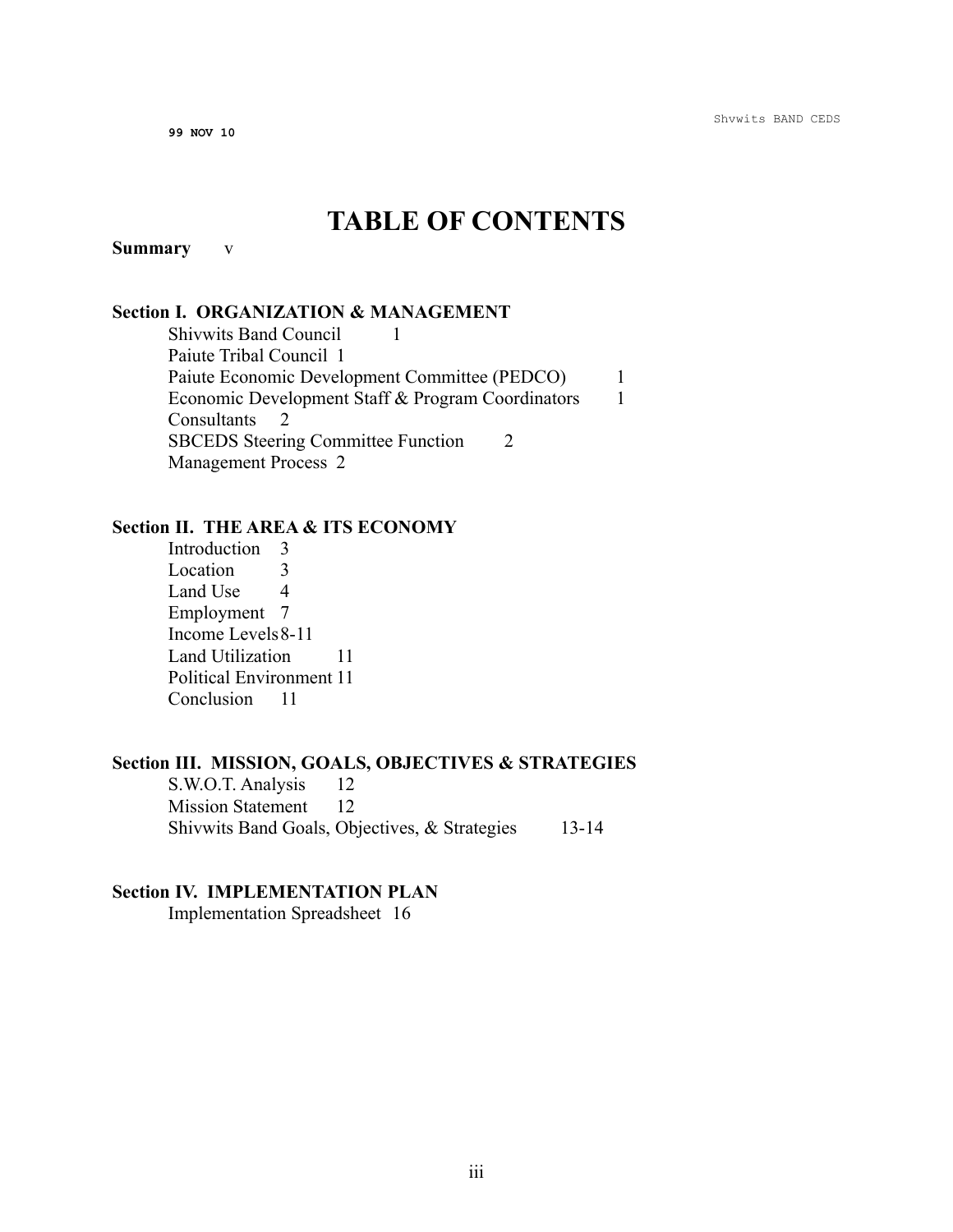#### **FIGURES**

**Figure 1:** Paiute Indian Tribe of Utah Tribal Lands 3 **Figure 2:** Shivwits Band Reservation Land 4 **Figure 3:** Band Membership Graph 5 **Figure 4:** Shivwits Band Habitat Chart 6 **Figure 5:** Per Capita Trends 8 **Figure 6:** Median Family Income 9 **Figure 7: Families Below Poverty** 10

#### **TABLES**

**Table 1:** PITU Reservation Land Comparison 4 **Table 2:** Shivwits Band Membership Breakdown 5 **Table 3: PITU Membership Comparison 6 Table 4:** PITU Habitat Comparison 7 **Table 5:** PITU Unemployment 7 **Table 6: Per Capita Income** 8 **Table 7:** Average Family Income 9 **Table 8:** County Median Family Income 10 **Table 9:** County Poverty Levels (%) 11

**Appendix A:** SWOT Analysis (Strengths, Weaknesses, Opportunities, and Threats) Shivwits Band meeting notes.

**Appendix B:** Economic Development Survey Report, July 1999, Shivwits Band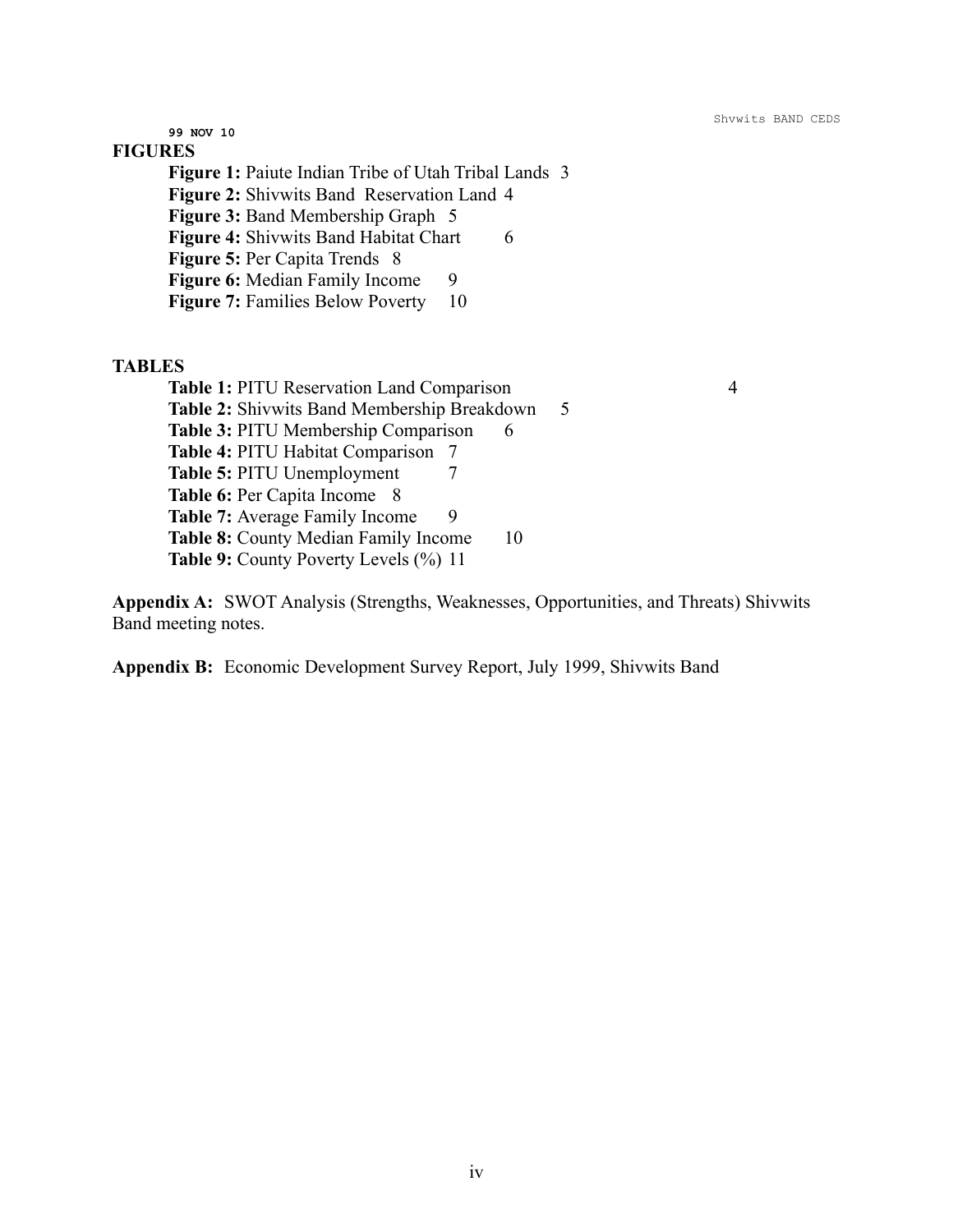#### **SUMMARY**

The Shivwits Band Comprehensive Economic Development Strategy (SBCEDS) has been developed to assist the Band in their economic development endeavors. This document serves as a beginning effort outlining economic development activities planned for the next five years. The SBCEDS does not necessarily include all the goals and objectives of the Band. It does however provide a format for Band leadership to follow as they improve, edit, and establish additional goals and objectives of the plan. Band leaders are encouraged to utilize the SBCEDS on a regular basis as the planning process is on going

**SECTION I - ORGANIZATION AND MANAGEMENT -** This section describes the membership of the SBCEDS Steering committee, how it functions, and the staff providing services. It also details the management and administrative process required to implement and carry out the goals and objectives of the plan. This section also provides jurisdictional review of recognized officials responsible for the SBCEDS and passing of appropriate resolutions, progress evaluation, and final program results.

**SECTION II** - **THE AREA AND ITS ECONOMY -** This section summarizes the area's economic situation based on the analysis of relevant data about the reservation and surrounding area. It contains the Band's strengths, weaknesses, opportunities, threats, statistical tables, demographic information, and other data relating to past, present, and future economic trends of the Shivwits Band.

**SECTION III - MISSION, GOALS, OBJECTIVES, STRATEGIES -** This section includes the mission statement and identifies beginning goals and objectives which will help the Shivwits Band meet their economic development endeavors. .

**SECTION IV - IMPLEMENTATION PLAN -**This section provides a worksheet that allows Band leadership to monitor the progress of the SBCEDS. Even though it is developed for yearly evaluation, the worksheet may be utilized at anytime progress is made.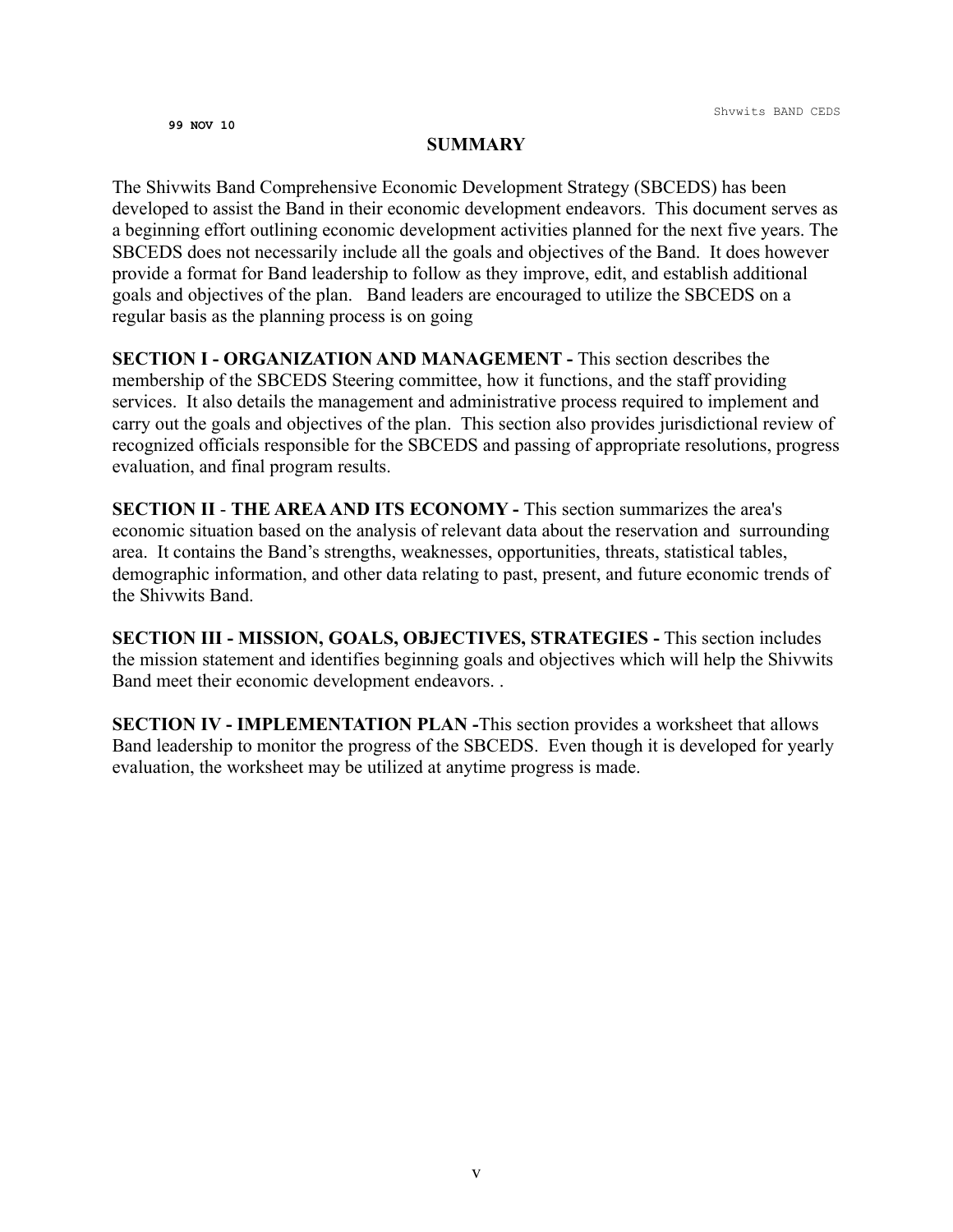## **Section I. ORGANIZATION and MANAGEMENT**

To ensure that the Shivwits Band's Comprehensive Economic Development Strategy (SBCEDS) meets the objectives of the Band, a SBCEDS Steering Committee was assembled. The Shivwits Band Council, Tribal Council, Paiute Economic Development Council (PEDCO), Economic Development Staff, and Tribal Program Coordinators make up the SBCEDS Steering Committee.

#### SHIVWITS BAND COUNCIL

Glen Rogers Chair Pat Wash Vice-Chair Norine Castro Secretary Pat Charles Member Lawrence Snow Member Mart Snow Member

#### PAIUTE TRIBAL COUNCIL

Geneal Anderson Tribal Chair Phil Pikyavit Kanosh Chair/Tribal Vice-Chair Glen Rogers Shivwits Band Chair Lora Tom Cedar Band Chair Jeanine Borchardt Indian Peaks Band Chair Ganaver Timican Koosharem Band Chair

#### PAIUTE ECONOMIC DEVELOPMENT COMMITTEE (PEDCO)

McKay Pikyavit (KA)Chair Bryant Jake (IP) Member Pat Wash (WA) Member Clarice Dixon (KO) Member Keith Garcia (CE) Member

ECONOMIC DEVELOPMENT STAFF & PROGRAM COORDINATORS Travis Parashonts Economic Development Director Jeff Zander Economic Development Planner Steve Kandell Land Use Planner

**CONSULTANTS**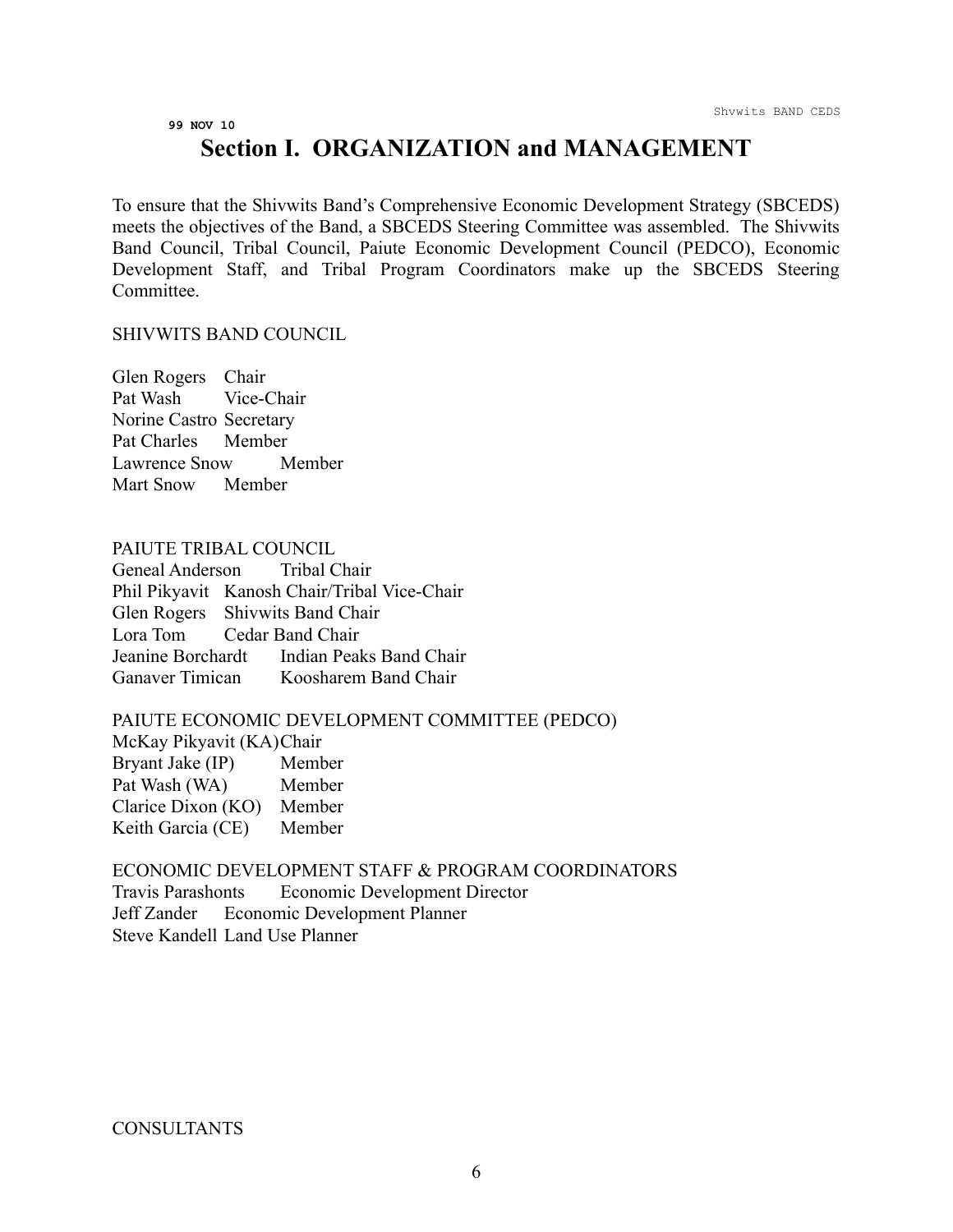99 NOV 10<br>Russell Cowley

Six County AOG Executive Director 896-9222 ext.12 Emery Polelonema Six County AOG Director, Planning & Comm. Development 896-9222 ext.25 Russell Martin Six County AOG Regional Planner 896-9222 ext.18 Robyn Taylor Six County AOG Administrative Assistant 896-9222 ext.10<br>Gerald Kanosh PITU Technical Consultant 586-11 PITU Technical Consultant 586-1112

#### Shivwits BAND COMPREHENSIVE ECONOMIC DEVELOPMENT STRATEGIES (SBCEDS) STEERING COMMITTEE FUNCTIONS

The SBCEDS Steering Committee and consultants met on March 29, 1999. Each member attending gave input about their economic concerns as it applied to the Shivwits Band. This input was then implemented into the draft SBCEDS.

The draft SBCEDS was sent out to the Chair of the Shivwits Band Council on September 30, 1999. The Band was given thirty days to return comments to consultants. On October 30, 1999 Shivwits Band leadership attended the PITU's Economic Development Retreat held at Southern Utah State University's Mountain Center, Cedar City, Utah and given opportunity to review and make changes to the SBCEDS. Copies of the final draft was provided to the Shivwits Band leadership on November 10, 1999 with adoption procedures left to their discretion.

#### MANAGEMENT PROCESS

The Shivwits Band is organized under the provisions of the 1980 Restoration Act, the Indian Reorganization Act of 1934, and the Paiute Indian Tribe of Utah's Tribal Constitution. The Shivwits Band Council consists of five (5) members elected through an election process. The Band Council is the official governing body of the Shivwits Band.

The Band Council is the administrative organization which accepts the oversight and implementation responsibilities of the SBCEDS. They are also responsible for the adoption and passing of resolutions and/or any other edition to the plan. The Band Council is also responsible for the designation of committees, assignment of staff members and completion of progress reports of the SBCEDS.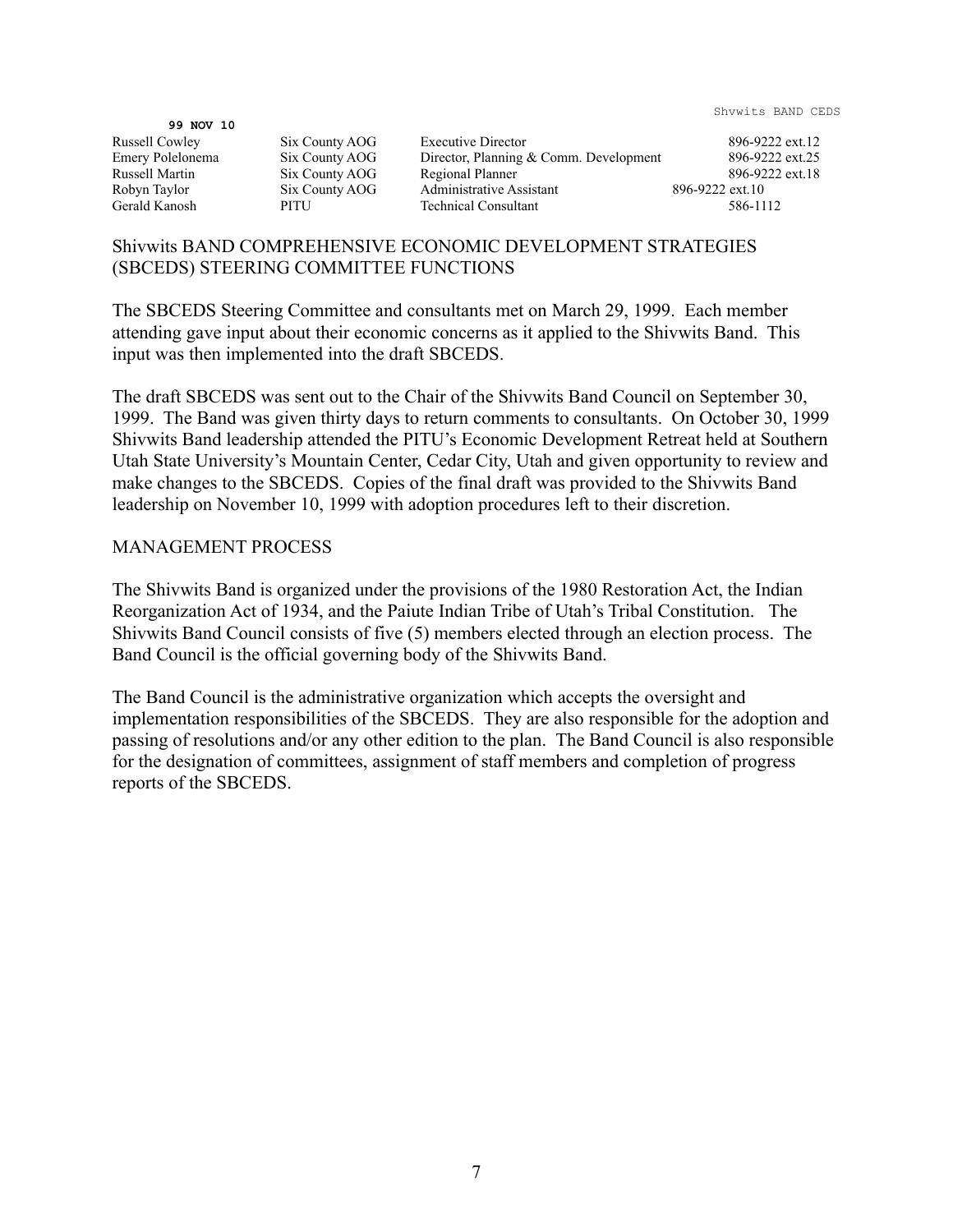## **Section II. THE AREA AND ITS ECONOMY**

#### **INTRODUCTION**

**Location** - The Shivwits Band is located in Southwestern Washington County approximately 320 miles South of Salt Lake City on Interstate Highway 15, approximately 12 miles west of St. George. The Shivwits Band is the Southern most band of the Paiute Indian Tribe of Utah (PITU). Travel time from the Shivwits Band to the PITU's tribal headquarters in Cedar City is 168 miles round trip. Access to the reservation is a two lane paved highway. Figure 1, Paiute Indian Tribe of Utah Tribal Lands, shows the location of tribal lands in relation to Southern and Central Utah.

#### **Figure 1**: **Paiute Indian Tribe of Utah Tribal Lands**

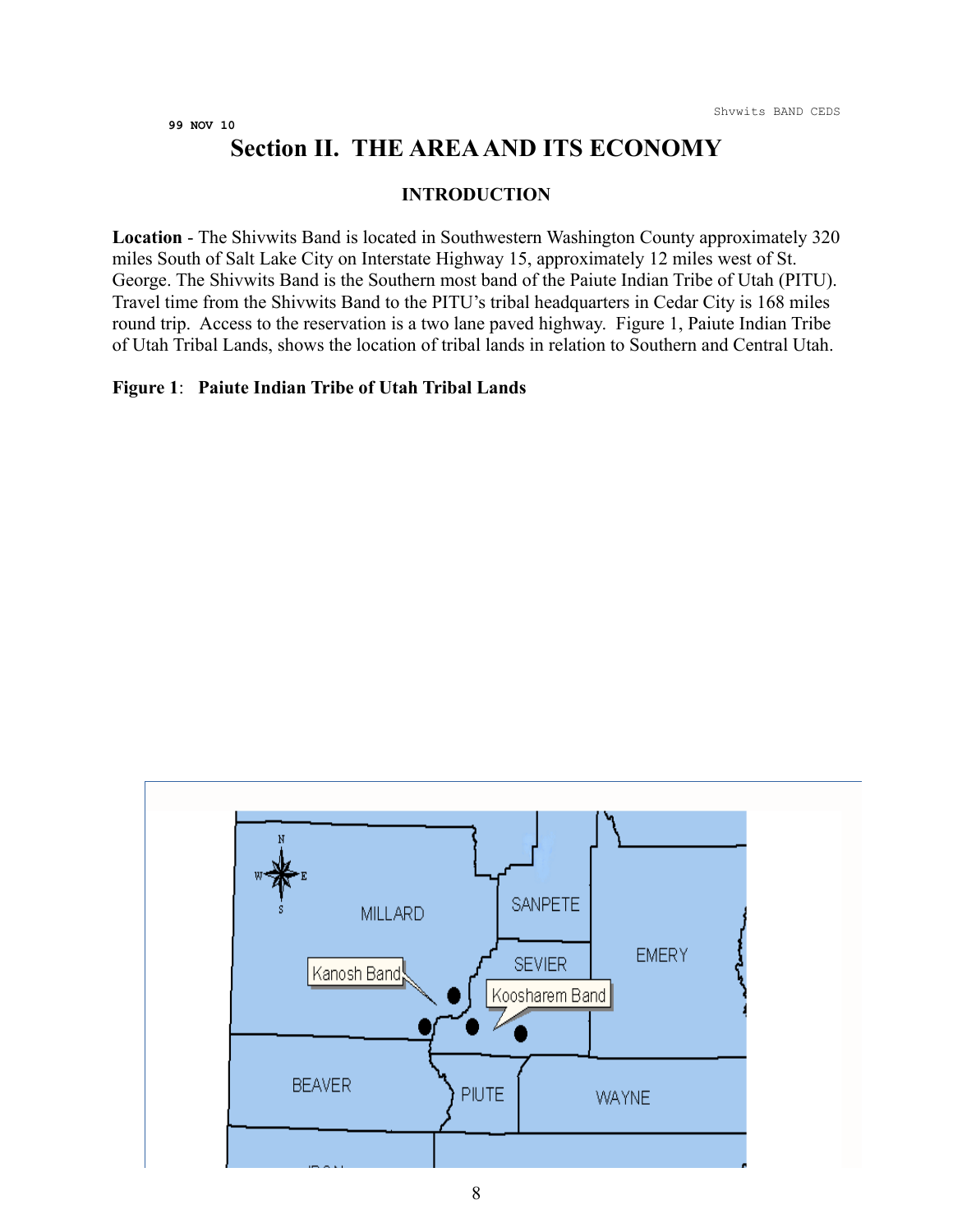**Land Use -** The Shivwits Band reservation encompass a total of 27,525 acres the largest land mass of any single band. The graph in Figure 2, Shivwits Band Reservation Land, shows the Shivwits Band Reservation compared to the other four Bands which makes up the PITU reservation. Band headquarters are located on approximately 2,295 acres of both developed and undeveloped land designated for residential development. The majority of Band members residing on the reservation live at this location. The acreage of land area in the reservation designated by band members is as follows: industrial power plant, 27 acres; commercial, 129 acres; residential, 2,295 acres; open space, 9,548 acres; and non-designated, 15,590 acres. The Band has a completed land use plan accessible at the Band or Tribal headquarters (refer to Shivwits Band Reservation Land Use Plan 1999).

#### **Figure 2**: **Shivwits Band Reservation Land**



Table 1 - PITU Reservation Land Comparison, further identifies land of the Shivwits Band and compares it with the total PITU land holdings and Washington County. Economic development interests should review the Shivwits Band Reservation Land Use Plan to identify infrastructure and other developments currently in place.

#### **Table 1 - PITU Reservation Land Comparison**

| Place                       |               | Acres     |
|-----------------------------|---------------|-----------|
| <b>Shivwits Reservation</b> | <u>27,525</u> |           |
| <b>Cedar Reservation</b>    |               | 2,060     |
| Koosharem Reservation       |               | 1,240     |
| <b>Kanosh Reservation</b>   |               | 1,195     |
| Indian Peaks Reservation    |               | 425       |
| Paiute Tribe Of Utah        |               | 32,446    |
| <b>Washington County</b>    |               | 1,544,343 |

**Band Membership** - According to the July 1999 PITU Tribal enrollment there are 741 members. This compares to 516 in 1980. Figure 3, Band Membership Graph, shows the Paiute population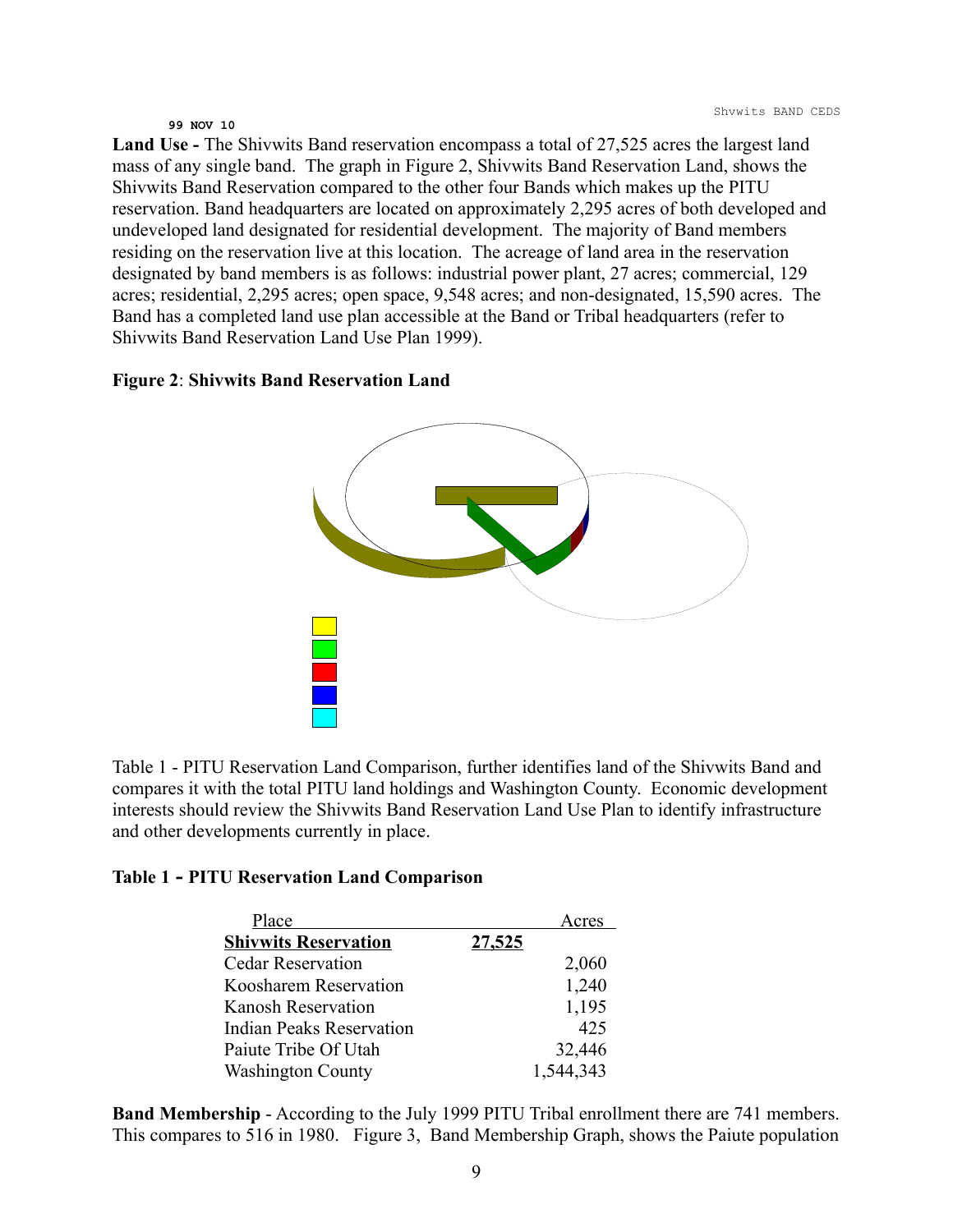

Thirty-seven percent (37%) or 271 of the total tribal membership are members of the Shivwits Band. Table 2, Shivwits Band Membership Breakdown shows the Band membership according to age and gender. Sixty-four percent  $(64%)$  or 174 members are ages  $-16$  to  $65 - a$  workforce sufficient to support a small business owned and employed by Band members. Table 3, PITU Membership Comparison evaluates membership of the Shivwits Band with that of other bands of the PITU.

#### **Table 2 - Shivwits Band Membership Breakdown**

| Age       | Female         | <b>Male</b> |
|-----------|----------------|-------------|
| $1 - 5$   | 16             | 15          |
| $6 - 10$  | 14             | 8           |
| $11 - 15$ | 15             | 23          |
| $16 - 20$ | 15             | 17          |
| $21 - 25$ | 7              | 9           |
| $26 - 30$ | 10             | 6           |
| $31 - 35$ | 9              | 8           |
| 36-40     | 19             | 11          |
| $41 - 45$ | 14             | 8           |
| $46 - 50$ | 10             | 7           |
| $51 - 55$ | 5              | 6           |
| 56-60     | 6              | 1           |
| 61-65     | 3              | 3           |
| 66-70     | 3              | 1           |
| 71-75     | $\overline{0}$ | 1           |

Source: 1980"Proposed PITU Reservation Plan," by US. Dept. Of the Interior, Bureau of Indian Affairs; data was compiled by Geneal Anderson and Gerald Kanosh, July 1999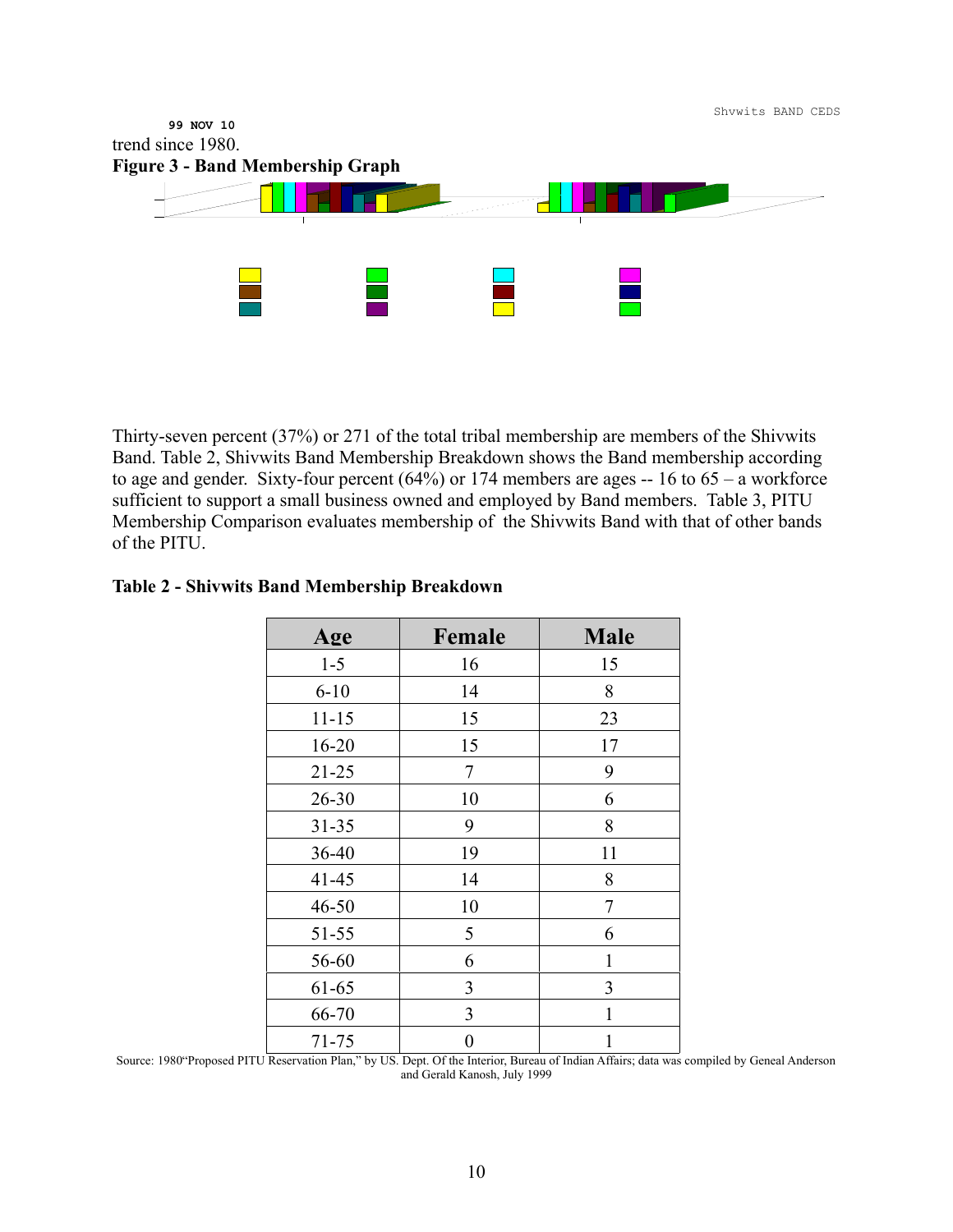| Band                | 1980 | 1997 | 1999 |
|---------------------|------|------|------|
| Kanosh              | 74   | 97   | 110  |
| Koosharem           | 85   | 92   | 94   |
| <b>Indian Peaks</b> | 30   | 33   | 35   |
| Cedar               | 138  | 220  | 231  |
| <b>Shivwits</b>     | 189  | 260  | 271  |

#### **99 NOV 10 Table 3 - PITU Membership Comparison**

One concern of the Shivwits Band is the current trend of members leaving and residing off of the reservation. Currently 16% are living outside of the reservation. The Shivwits Band Habitat Chart, Figure 4, graphically displays the current membership who live within and outside of the reservation. Band leadership would like to see improved conditions through economic and community development that would allow members to reside on the reservation.

#### **Figure 4** - **Shivwits Band Habitat Chart**





Table 4, PITU Habitat Comparison, provides a comparison of membership of the Shivwits Band living off of the reservation with other bands of PITU. The tribal average is 14%. Lack of affordable housing and employment seem to be the major reasons for those leaving the reservation. Another major concern of Band leadership is the loss of heritage and cultural values that are disappearing as a result of members living and working outside of the reservation.

#### **Table 4 - PITU Habitat Comparison**

| rea | Jut of Area | <b>Total Members</b> |
|-----|-------------|----------------------|
|     |             |                      |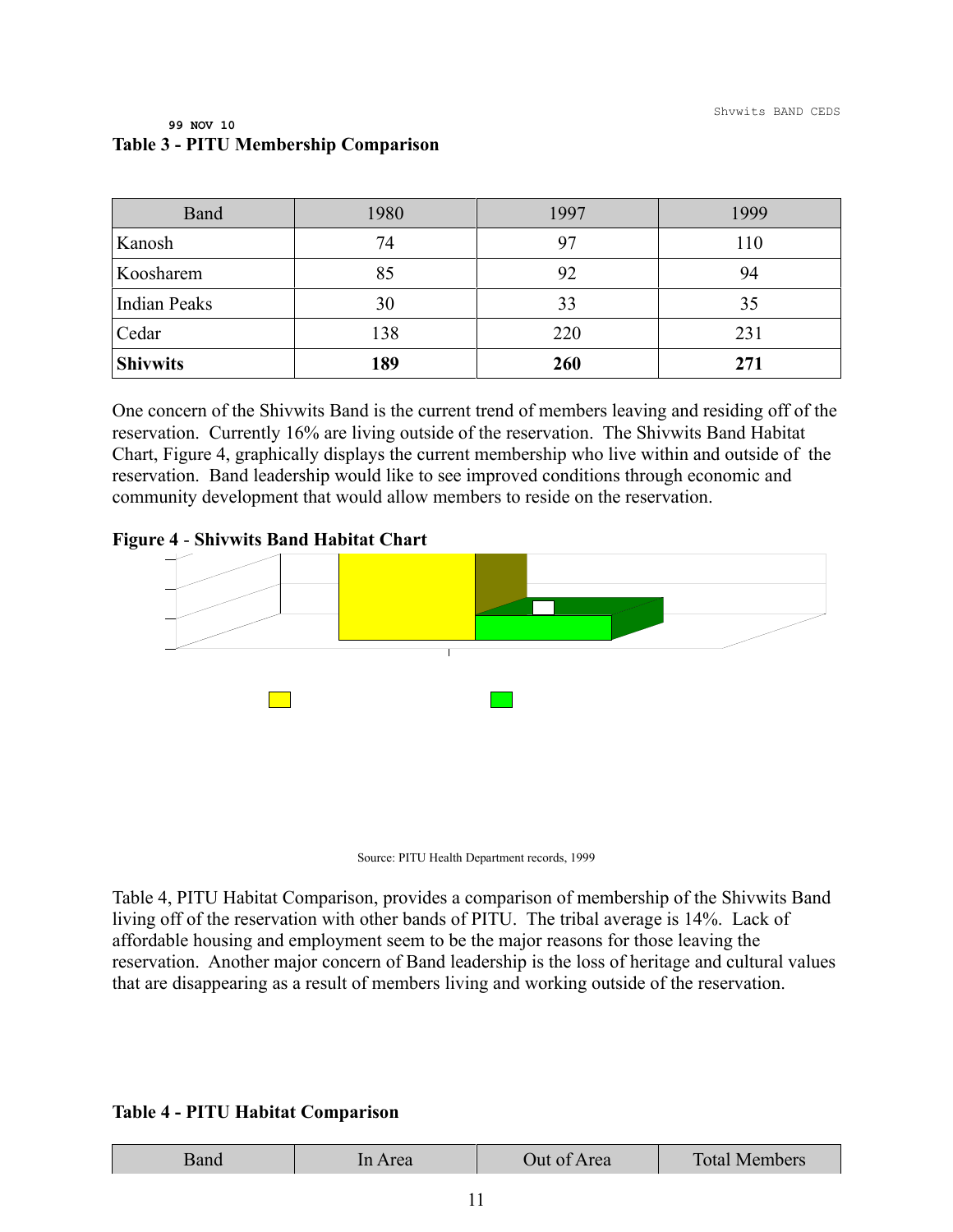Shvwits BAND CEDS

| 99 NOV 10           |     |    |     |
|---------------------|-----|----|-----|
| Kanosh              | 99  |    | 110 |
| Koosharem           | 79  |    | 94  |
| <b>Indian Peaks</b> | 33  |    | 35  |
| Cedar               | 198 | 33 | 231 |
| <b>Shivwits</b>     | 229 | 42 | 271 |

#### **EMPLOYMENT**

**Unemployment -** The "1997 Indian Labor Report" published by the Department of Interior shows the Paiute Tribe with a labor force of 421. Of this number, 349 are employed and 72 are unemployed equating to a 17% unemployment rate. Of those employed, 239 tribal members or 68% are employed below poverty guidelines. Of those employed, 42 or 12% work in the public sector while 307 or 88% work in the private sector. This compares to a 4% average unemployment rate in the eleven county area and 3.4% state wide as reported by the September 1999 "Labor Market Report" by the Utah Department of Workforce Services.

#### **Table 5 - PITU Unemployment**

| <b>Entity</b> | Workforce<br><b>Employed</b> | Workforce | Percent<br><b>Unemployed Unemployed Public Private</b> | $\%$ in | $\%$ in |
|---------------|------------------------------|-----------|--------------------------------------------------------|---------|---------|
| <b>PITU</b>   | 349                          | 72        | 17                                                     | 12      | 88      |
| Six County    | 21,370                       | 936       | 4.8                                                    | 12      | 88      |
| Five County   | 55,991                       | 2,031     | 3.5                                                    | 7       | 93      |
| <b>State</b>  | 1,051,600                    | 37,013    | 3.4                                                    |         | 93      |
| U.S.          |                              |           | 4.2                                                    |         |         |

Sources: Utah Labor Market Report, September 1999,Vol. 9, Number 9; Utah Job Outlook - Statewide and Service Delivery Areas 1998-2003, Utah Department of Workforce Services, January 1998

**Employment Opportunities -** The tribal members were surveyed to determine the economic opportunities they perceived. The majority of Band members felt that reservation lands should be developed to "...make money for the Band". The survey indicated that the "Shivwits Band wants to see business development". Most Band members felt that utilizing Band resources to establish a "profitable" business owned and employed by the Band as important to the economic well being of the Band. Survey results showed a preference for three kinds of business: (1) convenience stores, (2) agriculture, and (3) a resort. (see Appendix B - Economic Development Survey Report).

#### **INCOME LEVELS**

**Per-capita income** - Per-capita income is the level of income generated by individuals. Percapita income among the residents of Central and Southern Utah is shown in Table 6, Per-capita Income. The table compares personal income between the counties of Central and Southern Utah in which the majority of PITU members reside.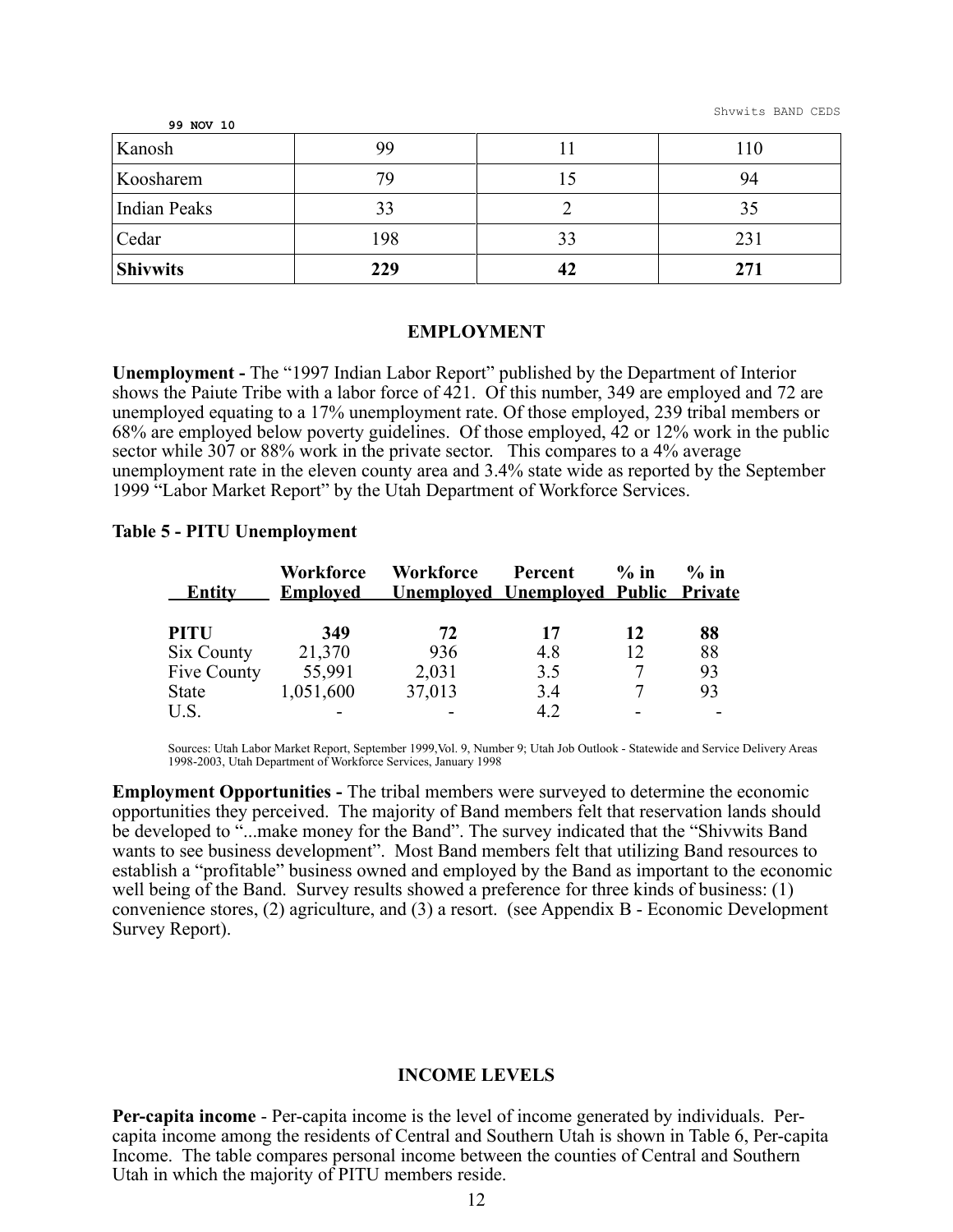| County     | 1994        | 1995        | 1996        | 1997        |
|------------|-------------|-------------|-------------|-------------|
| Millard    | \$13,742.00 | \$14,101.00 | \$14,806.00 | \$14,700.00 |
| Sevier     | \$13,962.00 | \$14,251.00 | \$14,965.00 | \$15,500.00 |
| Beaver     | \$13,014.00 | \$13,090.00 | \$13,359.00 | \$13,500.00 |
| Iron       | \$13,329.00 | \$13,884.00 | \$14,509.00 | \$15,300.00 |
| Washington | \$15,515.00 | \$16,348.00 | \$16,731.00 | \$17,000.00 |

#### **Table 6 - Per-capita Income**

(Per Capita Income was taken from the "1999 Economic Report to the Governor: pg. 87").\*The Paiute Indian Tribe of Utah lacks Tribal member income status and other related information.

Figure 5, Per-capita Trends graphically demonstrates the per-capita income levels from 1994 to 1997 for the counties encompassing the bands of the PITU. Specific per-capita data for the PITU and its bands are not available; however, given the high unemployment rate of the PITU, it is believed that the average per-capita income level is substantially lower.

#### **Figure 5 - Per-capita Trends**



*Median/Average Family Income* clearly shows the economic vitality of a community by addressing the workforce in general. It references employment levels, signifies strength in education and skills among families. The most recent data for the Shivwits Band is 1980. Table 7, Average Family Income shows the average family income for the Shivwits Band in comparison with the other bands of the PITU.

#### **Table 7 - Average Family Income**

| <b>Average Family Income</b> |
|------------------------------|
| \$2,914.00                   |
| \$2,774.00                   |
| \$2,215.00                   |
| \$1,940.00                   |
|                              |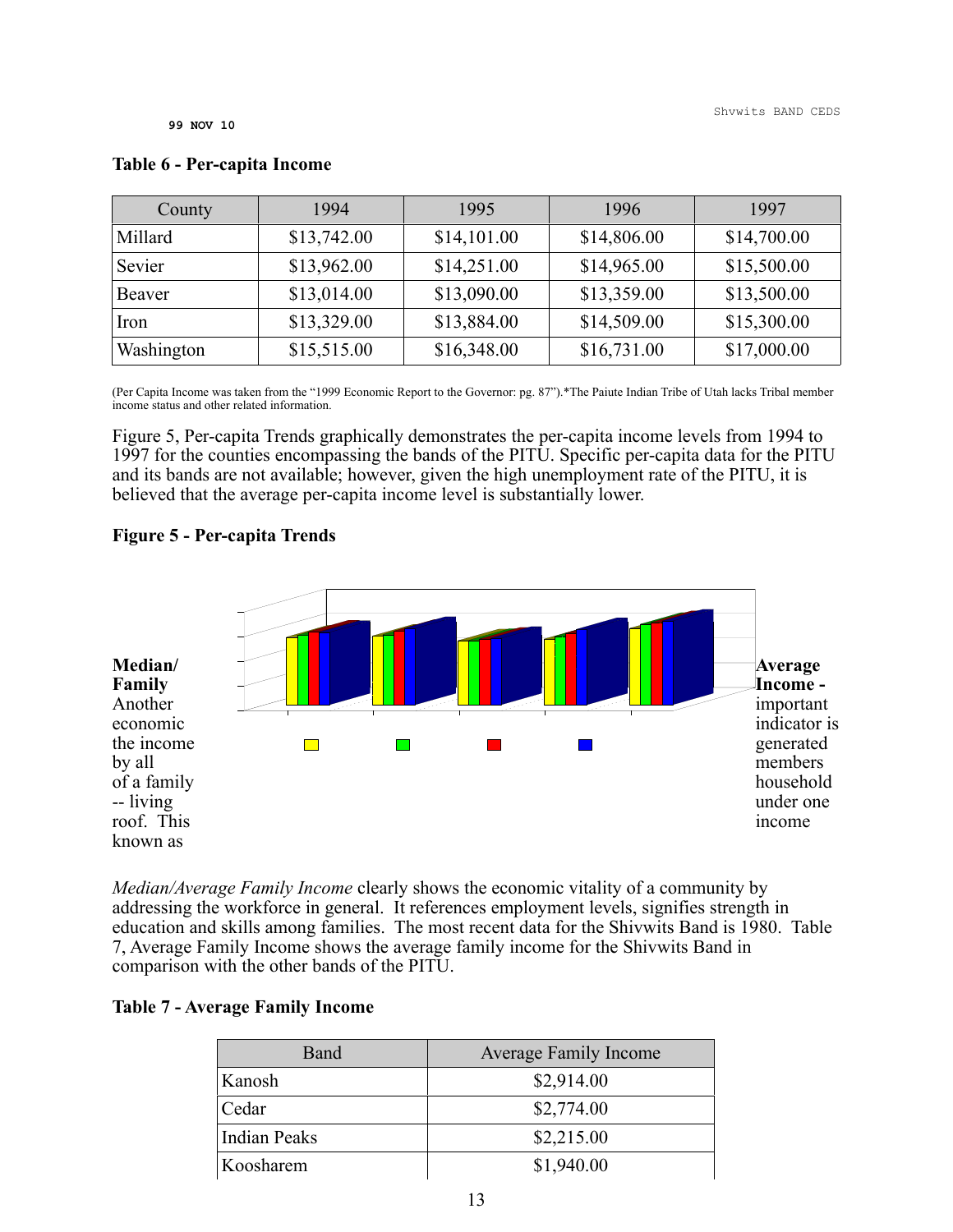Shvwits BAND CEDS

**99 NOV 10**

| <b>Shivwits</b> | \$3,015.00 |
|-----------------|------------|
| Tribal Average  | \$2,746.00 |

Source: 1980 PITU Reservation Plan

In comparing Table 6, Average Family Income, with Figure 6, Median Family Income it is clear to see that the 1980 income levels for the counties is significantly higher than for the PITU. The graphics of Figure 6 show the trends from 1980 to 1999 for the counties in which the majority of tribal members live. Again because specific data is not available for the tribe a comparison is not made. However, because of the economic disparity in unemployment it would be safe to assume the current median family income is much lower for tribal members. Table 8, County Median Family Income, shows the actual income levels of the counties referenced.



#### **Figure 6 - Median Family Income**

|  |  |  |  | <b>Table 8 - County Median Family Income</b> |  |  |
|--|--|--|--|----------------------------------------------|--|--|
|--|--|--|--|----------------------------------------------|--|--|

| County     | 1980        | 1989        | 1999        |
|------------|-------------|-------------|-------------|
| Millard    | \$15,038.00 | \$30,342.00 | \$38,700.00 |
| Sevier     | \$17,404.00 | \$27,986.00 | \$35,700.00 |
| Beaver     | \$14,453.00 | \$25,000.00 | \$35,300.00 |
| Iron       | \$16,726.00 | \$27,283.00 | \$36,600.00 |
| Washington | \$14,466.00 | \$27,690.00 | \$40,100.00 |

\*The Paiute Indian Tribe of Utah has no records on the Median Family income on Tribal members

**Poverty level -** Those living in poverty is of great concern to tribal and band leadership. No specific data for the PITU and its bands is available on poverty level. Again it is safe to assume that given the economic distress of unemployment the Tribe is much more vulnerable than neighboring county residents. Figure 7, Families Below Poverty, shows graphically the poverty level trends for Central and Southern Utah between 1969 and 1995. Again, it is believed that the PITU is experiencing a much higher poverty rate than those shown. Table 9, County Poverty Levels (%) shows the actual poverty levels in percent for those counties in which the majority of PITU members reside.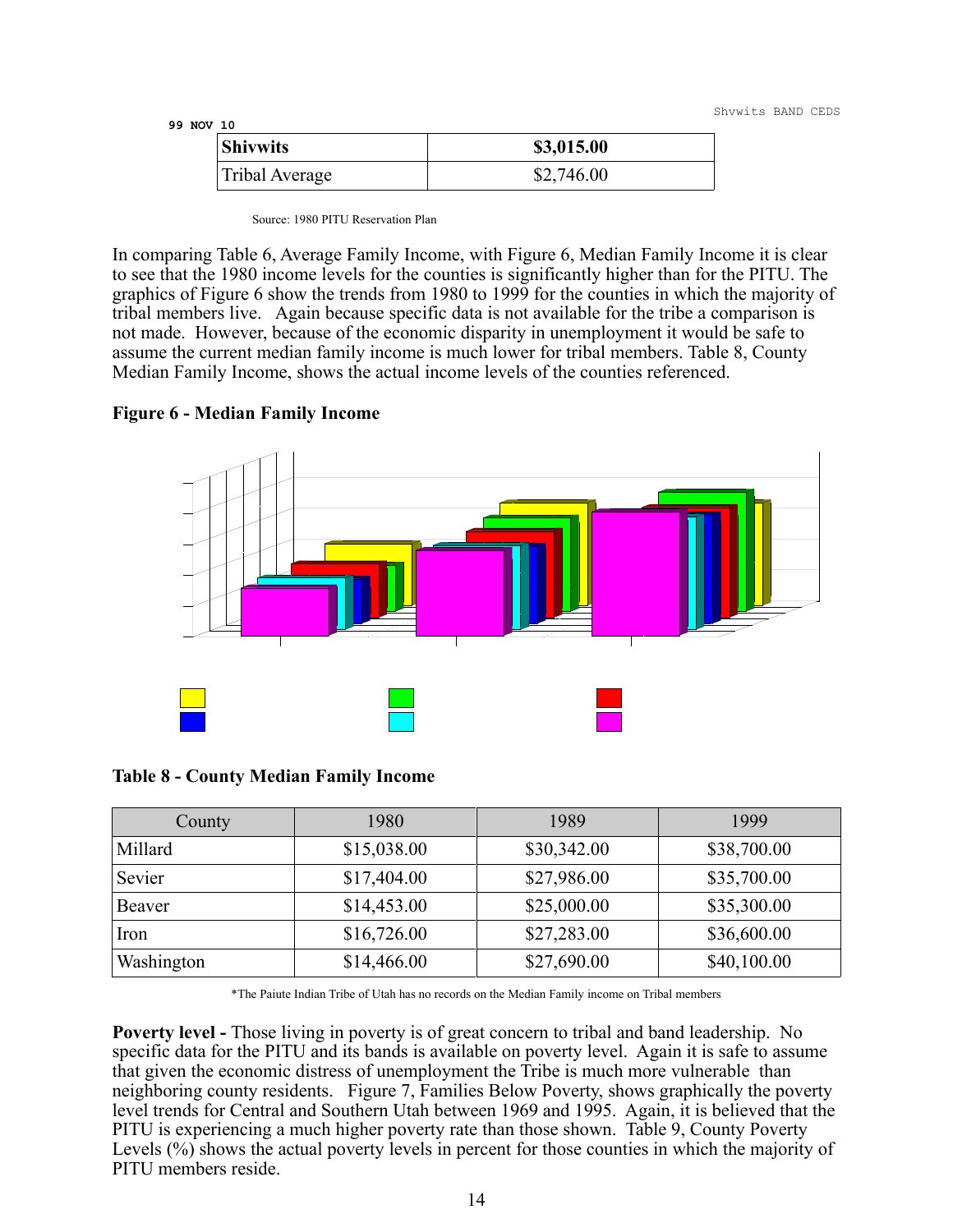#### **Figure 7 - Families Below Poverty (%)**



| County       |         | 979 | 1989 | 995  |
|--------------|---------|-----|------|------|
| Millard      | 0.0     |     |      | 14.0 |
| Sevier       | .8      |     |      | 14.9 |
| Beaver       | ч<br>.4 |     |      |      |
| Iron         | 9 9     |     |      | 16.8 |
| Washington   | 5.2     |     | Y.Z  | 13.3 |
| State        |         |     | 8.0  |      |
| Paiute Tribe |         |     |      | 68.  |

\*Source: 1995 Economic Development & Employer Planning System Ver. Utah 94.4

#### **LAND UTILIZATION**

The tribal government of PITU does not control reservation lands. Each of the five constituent bands has control of their own reservation lands. Needed infrastructure to support community and economic development are the responsibility of each band and supported by the PITU Tribal council. Concerns among tribal members include affordable housing, water development, industrial zoning, natural resource use and preservation.

A general land use plan for the Shivwits Band has been developed. This document should be reviewed to understand current infrastructure and land utilization. Copies of the plan may be reviewed at the Band or Tribal headquarters.

#### **POLITICAL ENVIRONMENT**

Band council members are elected to four year terms and meet on a monthly basis. Presently the Council directs the economic development efforts and are pro-active in achieving and attaining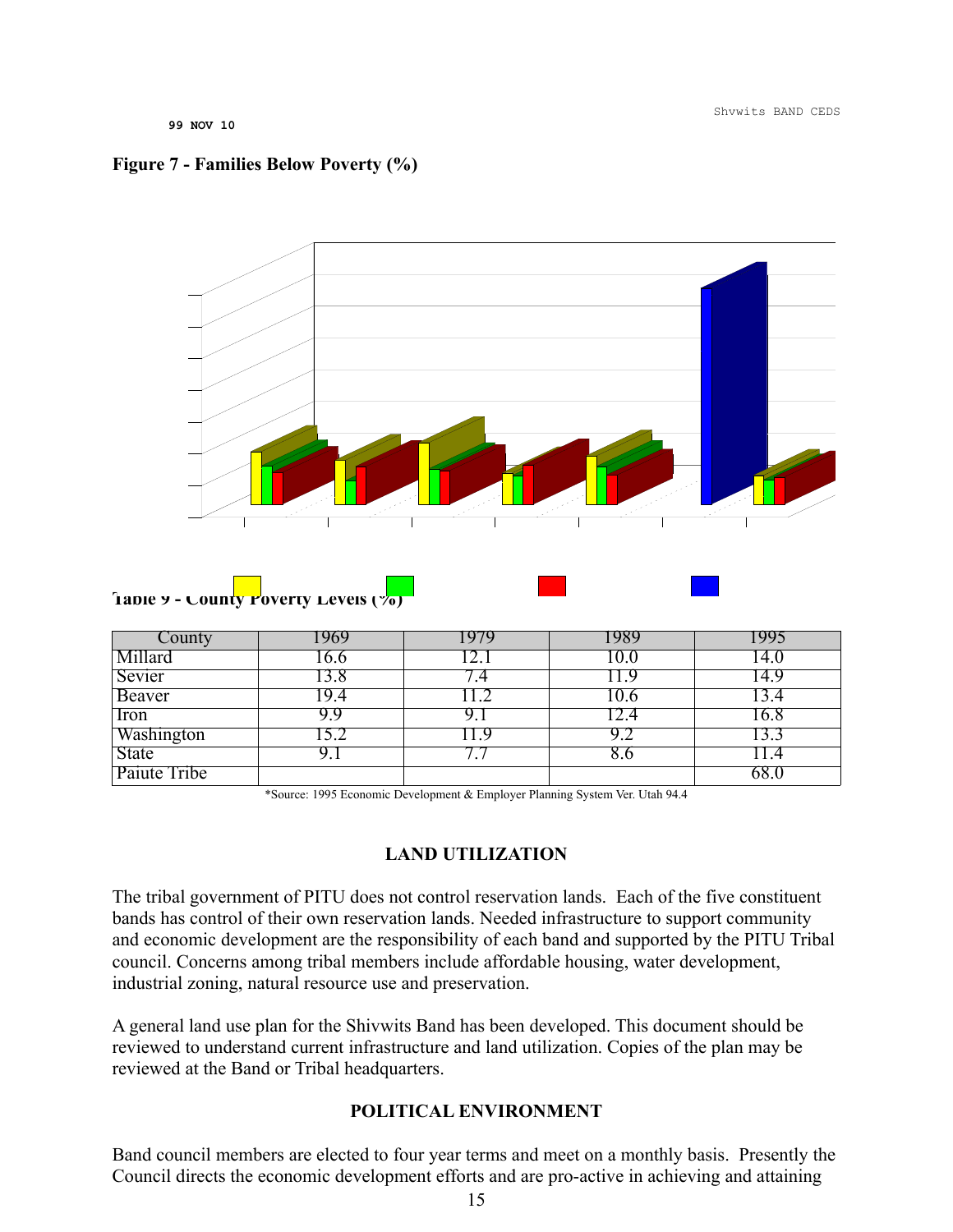planned growth. They are interested in the development of industry that utilizes their natural resources, heritage, and that will enhance their standard of living through the creation of family sustaining employment. Through a collaborative effort with other local, state, and federal governments the Council is striving to overcome major stumbling blocks including lack of education, underemployment, social ills, lack of business skills, and strained relationships with neighboring cities, counties, and tribe.

#### **CONCLUSION**

The Shivwits Band has a rich heritage disrupted by the cultural changes brought by modern society. Nearly wiped out as a people – historically – due to poor economic and living conditions, the Shivwits Band has adopted a pro-active position in economic and community development. The development of this Shivwits Band Comprehensive Economic Development Strategy (SBCEDS) is the first step in achieving their goals toward enhancing their quality of life through the development of family sustaining employment for their members. The implementation of the goals, objectives, and strategies set forth by this document will perpetuate the planning process for the Shivwits Band as they strive to meet their economic development endeavors.

## **Section III. MISSION, GOALS, OBJECTIVES & STRATEGIES**

**S.W.O.T. ANALYSIS - The Shivwits Band conducted a workshop to determine their strengths,** weaknesses, opportunities, and threats. This S.W.O.T. analysis provided a starting point in determining the current economic status of the Band. From this evaluation a mission statement, goals, and objectives to strengthen their quality of life were derived. The following summary provides the top issues and concerns of each category from the analysis. See Appendix A for a complete listing .

**Strengths** - The Band considered their top *strengths as*:

- 1. Land
- 2. Band Council

**Weaknesses -** The Band considered their top *weaknesses* as:

- 1. Recreation
- 2. Alcohol
- 3. Lack of finance
- 4. Lack of knowledge
- 5. Lack of participation

**Opportunities** - The Band considered their top *opportunities* as:

- 1. Education
- 2. Jobs
- 3. Youth/Resources
- 4. Golf course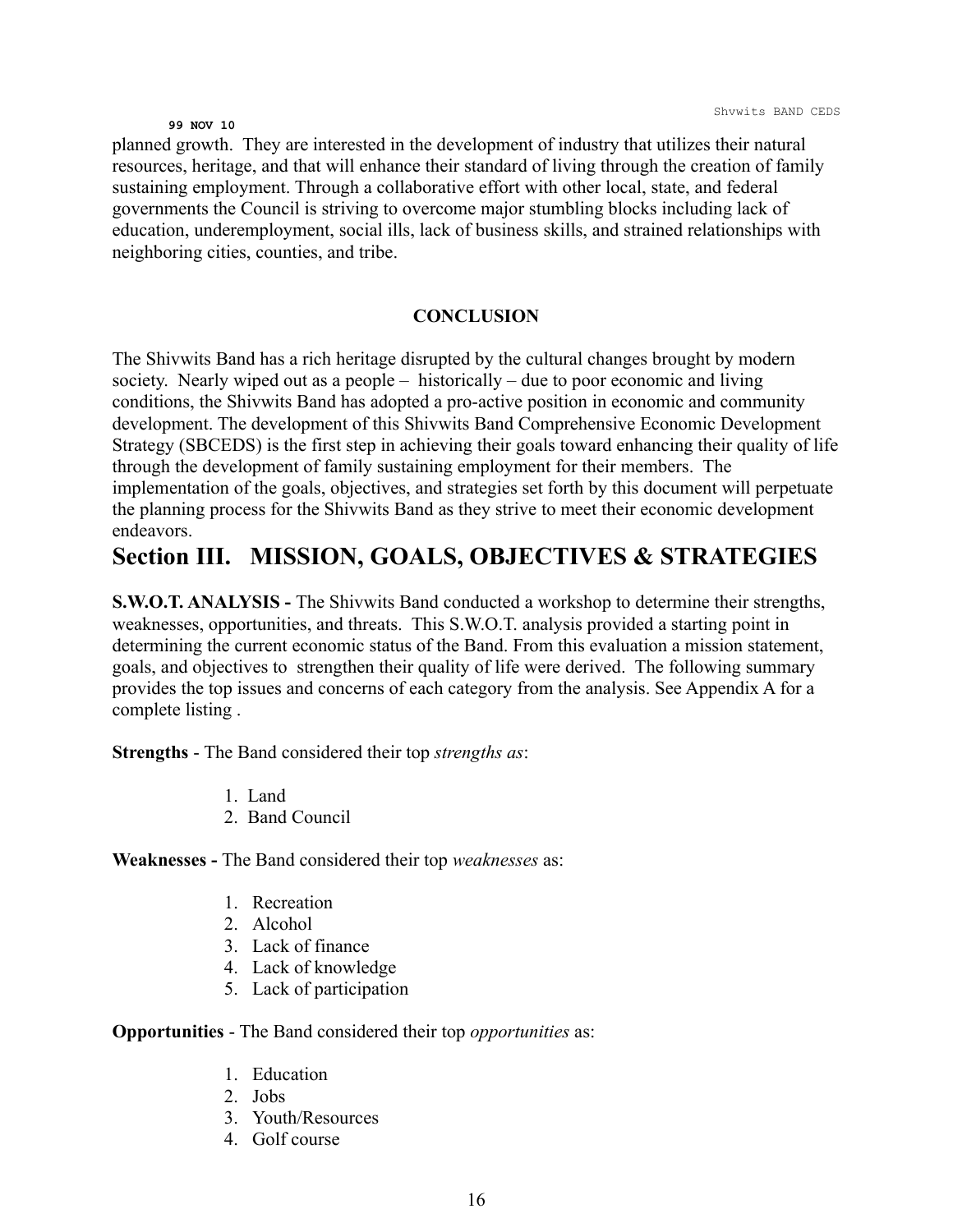Shvwits BAND CEDS

**99 NOV 10 Threats** - The Band considered their top *threats* as:

- 1. Alcohol
- 2. Exploitation
- 3. Encroachment
- 4. Paiute fearless leaders
- 5. BIA

#### **MISSION STATEMENT**

"The Shivwits Band will strive to become a well balanced and self-sufficient community through education, development of natural resources, financial grants, housing, etc. with improved communications with one another and the ability of the Band to own and manage businesses which employs band members."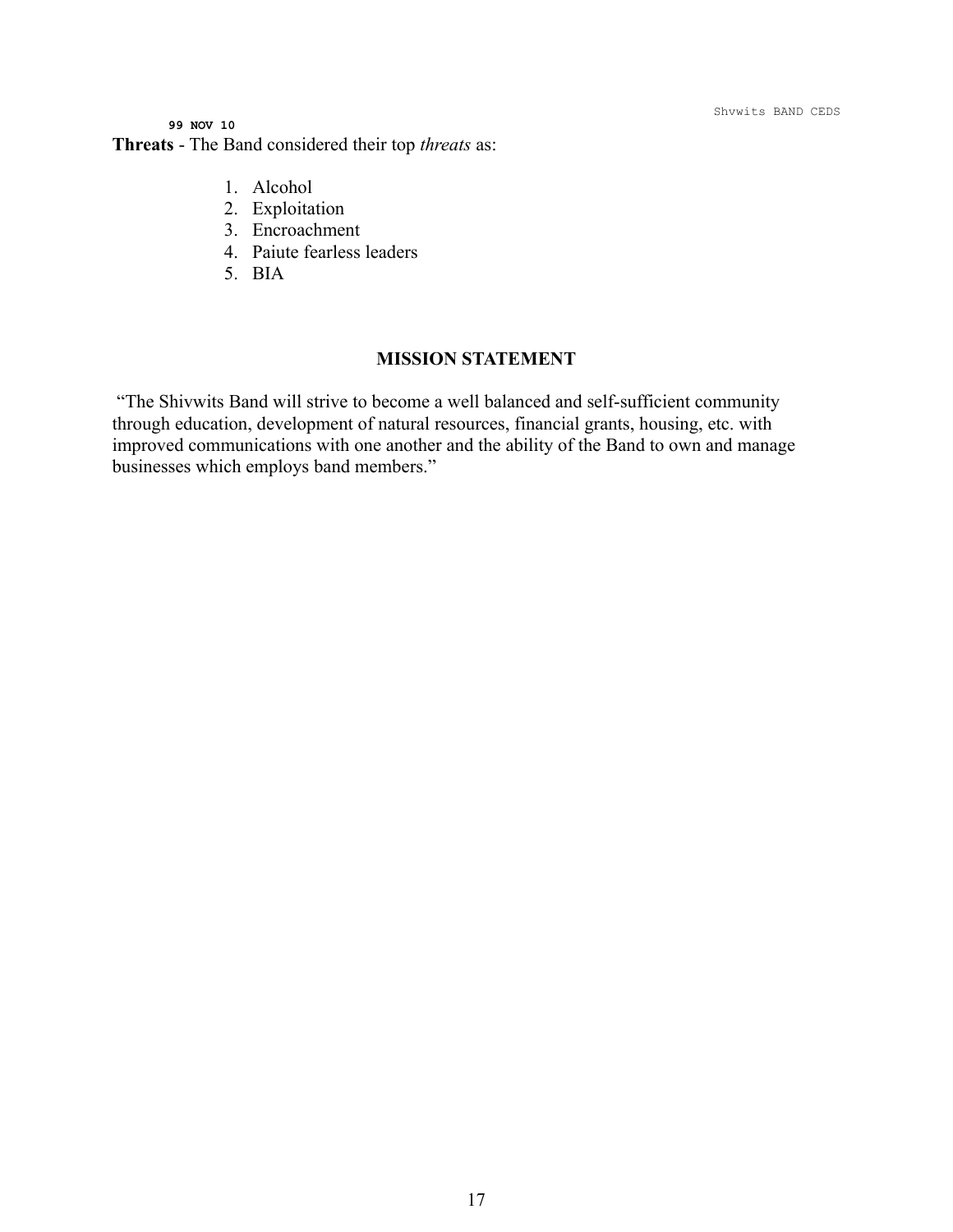#### **99 NOV 10 Goal 1: Reduce alcohol and drug abuse**

Objective A: Better utilize existing alcohol and drug abuse programs more effectively for youth

> Strategy 1. Develop more peer counseling programs Strategy 2. Juvenile prevention Strategy 3. Using cultural, traditional, spiritual, and Healing ways Strategy 4. Youth recognition incentive programs

Responsible party: Community/Individual/Parents

Objective B: Better utilize existing programs for adults

#### **Goal 2: Utilize available educational opportunities**

Objective A: For all members who wish to better themselves through education

Strategy 1. Take advantage of new technology i.e. fiber optics, email, etc.

Strategy 2. Better utilize existing scholarship funds.

Strategy 3. Give high school graduates incentives to attend college.

Strategy 4. Provide necessary assistance to those seeking a high school diploma

Responsible party: Each band member

Objective B: Find ways to help older and under-educated members obtain training

Strategy 1. Community ED courses, explore options. Strategy 2. Motivational activities

Responsible party: Band members

Objective C: Develop programs for youth to obtain high school diploma

Strategy 1. Tutors, members, role models, etc. Strategy 2. Explore apprenticeship programs for graduating students where

possible

Responsible party: Parents/PITU

#### **Goal 3: Develop recreational opportunities**